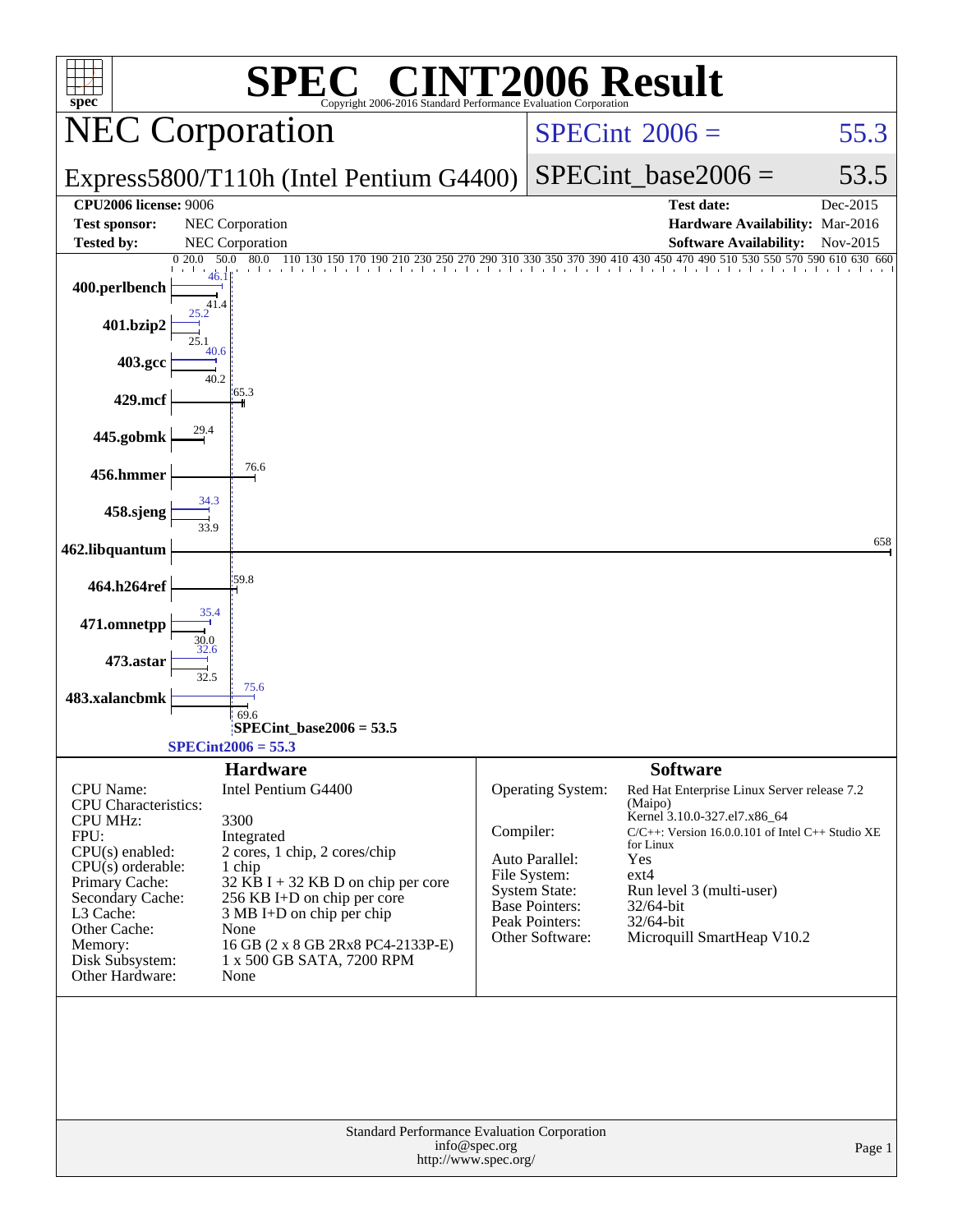

# **[SPEC CINT2006 Result](http://www.spec.org/auto/cpu2006/Docs/result-fields.html#SPECCINT2006Result)**

### NEC Corporation

### $SPECint2006 = 55.3$  $SPECint2006 = 55.3$

Express5800/T110h (Intel Pentium G4400)

 $SPECTnt_base2006 = 53.5$ 

### **[CPU2006 license:](http://www.spec.org/auto/cpu2006/Docs/result-fields.html#CPU2006license)** 9006 **[Test date:](http://www.spec.org/auto/cpu2006/Docs/result-fields.html#Testdate)** Dec-2015

**[Test sponsor:](http://www.spec.org/auto/cpu2006/Docs/result-fields.html#Testsponsor)** NEC Corporation **[Hardware Availability:](http://www.spec.org/auto/cpu2006/Docs/result-fields.html#HardwareAvailability)** Mar-2016 **[Tested by:](http://www.spec.org/auto/cpu2006/Docs/result-fields.html#Testedby)** NEC Corporation **[Software Availability:](http://www.spec.org/auto/cpu2006/Docs/result-fields.html#SoftwareAvailability)** Nov-2015

### **[Results Table](http://www.spec.org/auto/cpu2006/Docs/result-fields.html#ResultsTable)**

|                    | <b>Base</b>    |              |                |              |                | <b>Peak</b> |                |              |                |              |                |              |
|--------------------|----------------|--------------|----------------|--------------|----------------|-------------|----------------|--------------|----------------|--------------|----------------|--------------|
| <b>Benchmark</b>   | <b>Seconds</b> | <b>Ratio</b> | <b>Seconds</b> | <b>Ratio</b> | <b>Seconds</b> | Ratio       | <b>Seconds</b> | <b>Ratio</b> | <b>Seconds</b> | <b>Ratio</b> | <b>Seconds</b> | <b>Ratio</b> |
| 400.perlbench      | 235            | 41.5         | 236            | 41.4         | 237            | 41.2        | 212            | 46.0         | 211            | 46.3         | 212            | 46.1         |
| 401.bzip2          | 384            | 25.1         | 385            | 25.1         | 385            | 25.0        | 381            | 25.3         | 383            | 25.2         | 382            | 25.2         |
| $403.\mathrm{gcc}$ | 200            | 40.2         | 201            | 40.1         | 200            | 40.2        | 198            | 40.6         | 199            | 40.4         | <u>198</u>     | 40.6         |
| $429$ .mcf         | 137            | 66.7         | 140            | 65.3         | 142            | 64.3        | 137            | 66.7         | <b>140</b>     | 65.3         | 142            | 64.3         |
| $445$ .gobmk       | 356            | 29.4         | 357            | 29.4         | 357            | 29.4        | 356            | 29.4         | 357            | 29.4         | 357            | 29.4         |
| $ 456$ .hmmer      | 122            | 76.6         | 122            | 76.6         | 122            | 76.6        | 122            | 76.6         | 122            | 76.6         | 122            | 76.6         |
| $458$ .sjeng       | 357            | 33.9         | 357            | 33.9         | 357            | 33.9        | 352            | 34.3         | 352            | 34.3         | 352            | 34.3         |
| 462.libquantum     | 31.5           | 658          | 31.5           | 658          | 31.5           | 657         | 31.5           | 658          | 31.5           | 658          | 31.5           | 657          |
| 464.h264ref        | 370            | 59.8         | 370            | 59.8         | 370            | 59.8        | 370            | 59.8         | 370            | 59.8         | 370            | 59.8         |
| 471.omnetpp        | 209            | 30.0         | 208            | 30.0         | 208            | 30.0        | 180            | 34.8         | 177            | 35.4         | 177            | 35.4         |
| $473$ . astar      | 216            | 32.5         | 215            | 32.6         | 217            | 32.4        | 215            | 32.6         | 215            | 32.6         | 215            | 32.6         |
| 483.xalancbmk      | 99.1           | 69.7         | 99.2           | 69.6         | 99.4           | 69.4        | 91.3           | 75.6         | 91.7           | 75.2         | 91.2           | 75.7         |
|                    |                |              |                |              |                |             |                |              |                |              |                |              |

Results appear in the [order in which they were run.](http://www.spec.org/auto/cpu2006/Docs/result-fields.html#RunOrder) Bold underlined text [indicates a median measurement.](http://www.spec.org/auto/cpu2006/Docs/result-fields.html#Median)

### **[Submit Notes](http://www.spec.org/auto/cpu2006/Docs/result-fields.html#SubmitNotes)**

The config file option 'submit' was used.

### **[Operating System Notes](http://www.spec.org/auto/cpu2006/Docs/result-fields.html#OperatingSystemNotes)**

Stack size set to unlimited using "ulimit -s unlimited"

### **[Platform Notes](http://www.spec.org/auto/cpu2006/Docs/result-fields.html#PlatformNotes)**

 BIOS Settings: Power Management Policy: Custom Energy Performance: Performance

### **[General Notes](http://www.spec.org/auto/cpu2006/Docs/result-fields.html#GeneralNotes)**

Environment variables set by runspec before the start of the run:  $KMP_A$ FFINITY = "granularity=fine, scatter" LD\_LIBRARY\_PATH = "/home/cpu2006/libs/32:/home/cpu2006/libs/64:/home/cpu2006/sh" OMP\_NUM\_THREADS = "2"

 Binaries compiled on a system with 1x Intel Core i5-4670K CPU + 32GB memory using RedHat EL 7.1 Transparent Huge Pages enabled with: echo always > /sys/kernel/mm/transparent\_hugepage/enabled

> Standard Performance Evaluation Corporation [info@spec.org](mailto:info@spec.org) <http://www.spec.org/>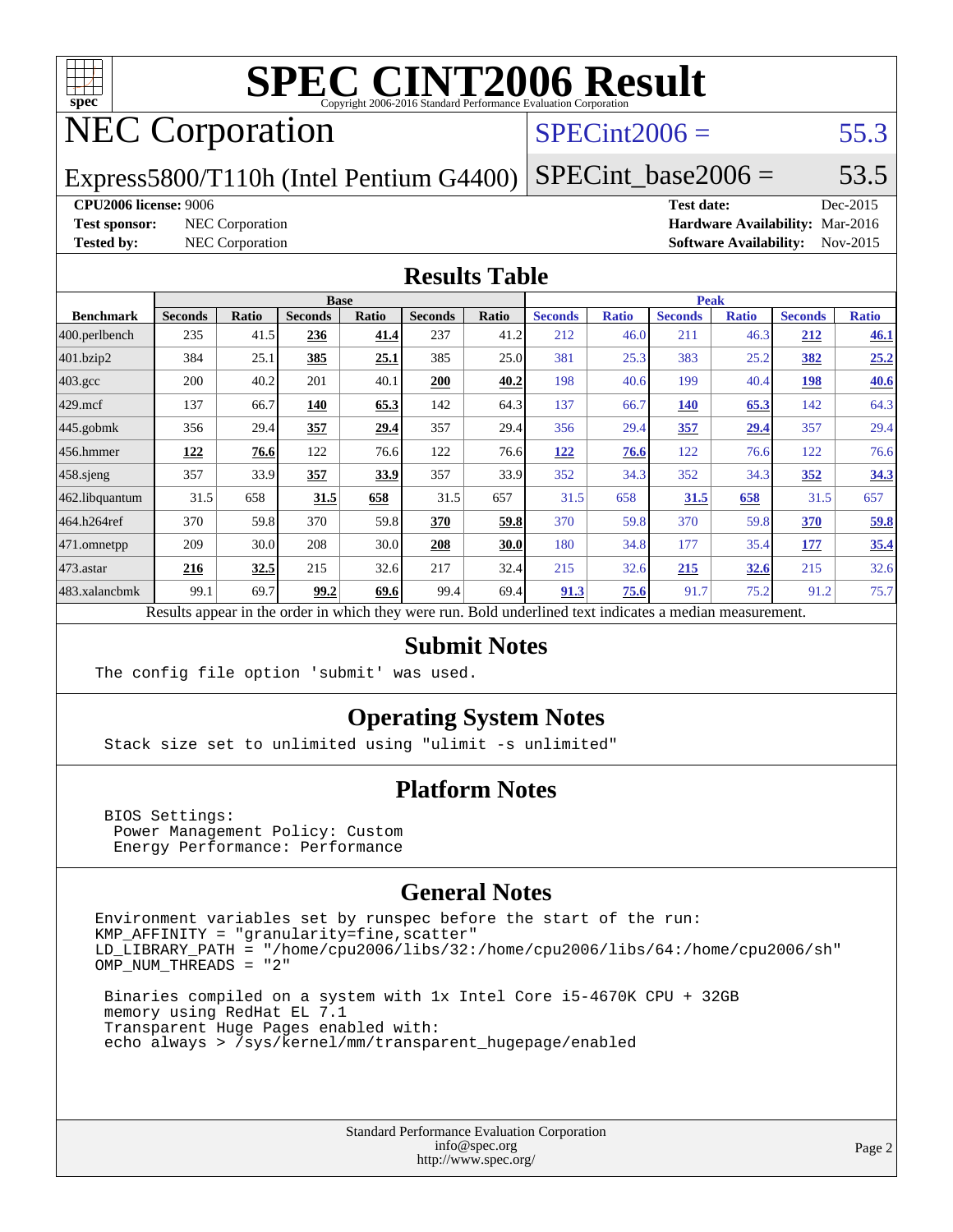## **[SPEC CINT2006 Result](http://www.spec.org/auto/cpu2006/Docs/result-fields.html#SPECCINT2006Result)**

## NEC Corporation

 $SPECint2006 = 55.3$  $SPECint2006 = 55.3$ 

Express5800/T110h (Intel Pentium G4400) SPECint base2006 =  $53.5$ 

**[Test sponsor:](http://www.spec.org/auto/cpu2006/Docs/result-fields.html#Testsponsor)** NEC Corporation **[Hardware Availability:](http://www.spec.org/auto/cpu2006/Docs/result-fields.html#HardwareAvailability)** Mar-2016

**[CPU2006 license:](http://www.spec.org/auto/cpu2006/Docs/result-fields.html#CPU2006license)** 9006 **[Test date:](http://www.spec.org/auto/cpu2006/Docs/result-fields.html#Testdate)** Dec-2015 **[Tested by:](http://www.spec.org/auto/cpu2006/Docs/result-fields.html#Testedby)** NEC Corporation **[Software Availability:](http://www.spec.org/auto/cpu2006/Docs/result-fields.html#SoftwareAvailability)** Nov-2015

### **[Base Compiler Invocation](http://www.spec.org/auto/cpu2006/Docs/result-fields.html#BaseCompilerInvocation)**

[C benchmarks](http://www.spec.org/auto/cpu2006/Docs/result-fields.html#Cbenchmarks):  $\text{icc}$   $-\text{m64}$ 

[C++ benchmarks:](http://www.spec.org/auto/cpu2006/Docs/result-fields.html#CXXbenchmarks) [icpc -m64](http://www.spec.org/cpu2006/results/res2016q1/cpu2006-20160125-38835.flags.html#user_CXXbase_intel_icpc_64bit_fc66a5337ce925472a5c54ad6a0de310)

### **[Base Portability Flags](http://www.spec.org/auto/cpu2006/Docs/result-fields.html#BasePortabilityFlags)**

 400.perlbench: [-DSPEC\\_CPU\\_LP64](http://www.spec.org/cpu2006/results/res2016q1/cpu2006-20160125-38835.flags.html#b400.perlbench_basePORTABILITY_DSPEC_CPU_LP64) [-DSPEC\\_CPU\\_LINUX\\_X64](http://www.spec.org/cpu2006/results/res2016q1/cpu2006-20160125-38835.flags.html#b400.perlbench_baseCPORTABILITY_DSPEC_CPU_LINUX_X64) 401.bzip2: [-DSPEC\\_CPU\\_LP64](http://www.spec.org/cpu2006/results/res2016q1/cpu2006-20160125-38835.flags.html#suite_basePORTABILITY401_bzip2_DSPEC_CPU_LP64) 403.gcc: [-DSPEC\\_CPU\\_LP64](http://www.spec.org/cpu2006/results/res2016q1/cpu2006-20160125-38835.flags.html#suite_basePORTABILITY403_gcc_DSPEC_CPU_LP64) 429.mcf: [-DSPEC\\_CPU\\_LP64](http://www.spec.org/cpu2006/results/res2016q1/cpu2006-20160125-38835.flags.html#suite_basePORTABILITY429_mcf_DSPEC_CPU_LP64) 445.gobmk: [-DSPEC\\_CPU\\_LP64](http://www.spec.org/cpu2006/results/res2016q1/cpu2006-20160125-38835.flags.html#suite_basePORTABILITY445_gobmk_DSPEC_CPU_LP64) 456.hmmer: [-DSPEC\\_CPU\\_LP64](http://www.spec.org/cpu2006/results/res2016q1/cpu2006-20160125-38835.flags.html#suite_basePORTABILITY456_hmmer_DSPEC_CPU_LP64) 458.sjeng: [-DSPEC\\_CPU\\_LP64](http://www.spec.org/cpu2006/results/res2016q1/cpu2006-20160125-38835.flags.html#suite_basePORTABILITY458_sjeng_DSPEC_CPU_LP64) 462.libquantum: [-DSPEC\\_CPU\\_LP64](http://www.spec.org/cpu2006/results/res2016q1/cpu2006-20160125-38835.flags.html#suite_basePORTABILITY462_libquantum_DSPEC_CPU_LP64) [-DSPEC\\_CPU\\_LINUX](http://www.spec.org/cpu2006/results/res2016q1/cpu2006-20160125-38835.flags.html#b462.libquantum_baseCPORTABILITY_DSPEC_CPU_LINUX) 464.h264ref: [-DSPEC\\_CPU\\_LP64](http://www.spec.org/cpu2006/results/res2016q1/cpu2006-20160125-38835.flags.html#suite_basePORTABILITY464_h264ref_DSPEC_CPU_LP64) 471.omnetpp: [-DSPEC\\_CPU\\_LP64](http://www.spec.org/cpu2006/results/res2016q1/cpu2006-20160125-38835.flags.html#suite_basePORTABILITY471_omnetpp_DSPEC_CPU_LP64) 473.astar: [-DSPEC\\_CPU\\_LP64](http://www.spec.org/cpu2006/results/res2016q1/cpu2006-20160125-38835.flags.html#suite_basePORTABILITY473_astar_DSPEC_CPU_LP64) 483.xalancbmk: [-DSPEC\\_CPU\\_LP64](http://www.spec.org/cpu2006/results/res2016q1/cpu2006-20160125-38835.flags.html#suite_basePORTABILITY483_xalancbmk_DSPEC_CPU_LP64) [-DSPEC\\_CPU\\_LINUX](http://www.spec.org/cpu2006/results/res2016q1/cpu2006-20160125-38835.flags.html#b483.xalancbmk_baseCXXPORTABILITY_DSPEC_CPU_LINUX)

### **[Base Optimization Flags](http://www.spec.org/auto/cpu2006/Docs/result-fields.html#BaseOptimizationFlags)**

[C benchmarks](http://www.spec.org/auto/cpu2006/Docs/result-fields.html#Cbenchmarks):

[-xSSE4.2](http://www.spec.org/cpu2006/results/res2016q1/cpu2006-20160125-38835.flags.html#user_CCbase_f-xSSE42_f91528193cf0b216347adb8b939d4107) [-ipo](http://www.spec.org/cpu2006/results/res2016q1/cpu2006-20160125-38835.flags.html#user_CCbase_f-ipo) [-O3](http://www.spec.org/cpu2006/results/res2016q1/cpu2006-20160125-38835.flags.html#user_CCbase_f-O3) [-no-prec-div](http://www.spec.org/cpu2006/results/res2016q1/cpu2006-20160125-38835.flags.html#user_CCbase_f-no-prec-div) [-parallel](http://www.spec.org/cpu2006/results/res2016q1/cpu2006-20160125-38835.flags.html#user_CCbase_f-parallel) [-opt-prefetch](http://www.spec.org/cpu2006/results/res2016q1/cpu2006-20160125-38835.flags.html#user_CCbase_f-opt-prefetch) [-auto-p32](http://www.spec.org/cpu2006/results/res2016q1/cpu2006-20160125-38835.flags.html#user_CCbase_f-auto-p32)

[C++ benchmarks:](http://www.spec.org/auto/cpu2006/Docs/result-fields.html#CXXbenchmarks)

[-xSSE4.2](http://www.spec.org/cpu2006/results/res2016q1/cpu2006-20160125-38835.flags.html#user_CXXbase_f-xSSE42_f91528193cf0b216347adb8b939d4107) [-ipo](http://www.spec.org/cpu2006/results/res2016q1/cpu2006-20160125-38835.flags.html#user_CXXbase_f-ipo) [-O3](http://www.spec.org/cpu2006/results/res2016q1/cpu2006-20160125-38835.flags.html#user_CXXbase_f-O3) [-no-prec-div](http://www.spec.org/cpu2006/results/res2016q1/cpu2006-20160125-38835.flags.html#user_CXXbase_f-no-prec-div) [-opt-prefetch](http://www.spec.org/cpu2006/results/res2016q1/cpu2006-20160125-38835.flags.html#user_CXXbase_f-opt-prefetch) [-auto-p32](http://www.spec.org/cpu2006/results/res2016q1/cpu2006-20160125-38835.flags.html#user_CXXbase_f-auto-p32) [-Wl,-z,muldefs](http://www.spec.org/cpu2006/results/res2016q1/cpu2006-20160125-38835.flags.html#user_CXXbase_link_force_multiple1_74079c344b956b9658436fd1b6dd3a8a) [-L/sh -lsmartheap64](http://www.spec.org/cpu2006/results/res2016q1/cpu2006-20160125-38835.flags.html#user_CXXbase_SmartHeap64_ed4ef857ce90951921efb0d91eb88472)

### **[Base Other Flags](http://www.spec.org/auto/cpu2006/Docs/result-fields.html#BaseOtherFlags)**

[C benchmarks](http://www.spec.org/auto/cpu2006/Docs/result-fields.html#Cbenchmarks):

403.gcc: [-Dalloca=\\_alloca](http://www.spec.org/cpu2006/results/res2016q1/cpu2006-20160125-38835.flags.html#b403.gcc_baseEXTRA_CFLAGS_Dalloca_be3056838c12de2578596ca5467af7f3)

### **[Peak Compiler Invocation](http://www.spec.org/auto/cpu2006/Docs/result-fields.html#PeakCompilerInvocation)**

[C benchmarks \(except as noted below\)](http://www.spec.org/auto/cpu2006/Docs/result-fields.html#Cbenchmarksexceptasnotedbelow): [icc -m64](http://www.spec.org/cpu2006/results/res2016q1/cpu2006-20160125-38835.flags.html#user_CCpeak_intel_icc_64bit_f346026e86af2a669e726fe758c88044)

Continued on next page

Standard Performance Evaluation Corporation [info@spec.org](mailto:info@spec.org) <http://www.spec.org/>

Page 3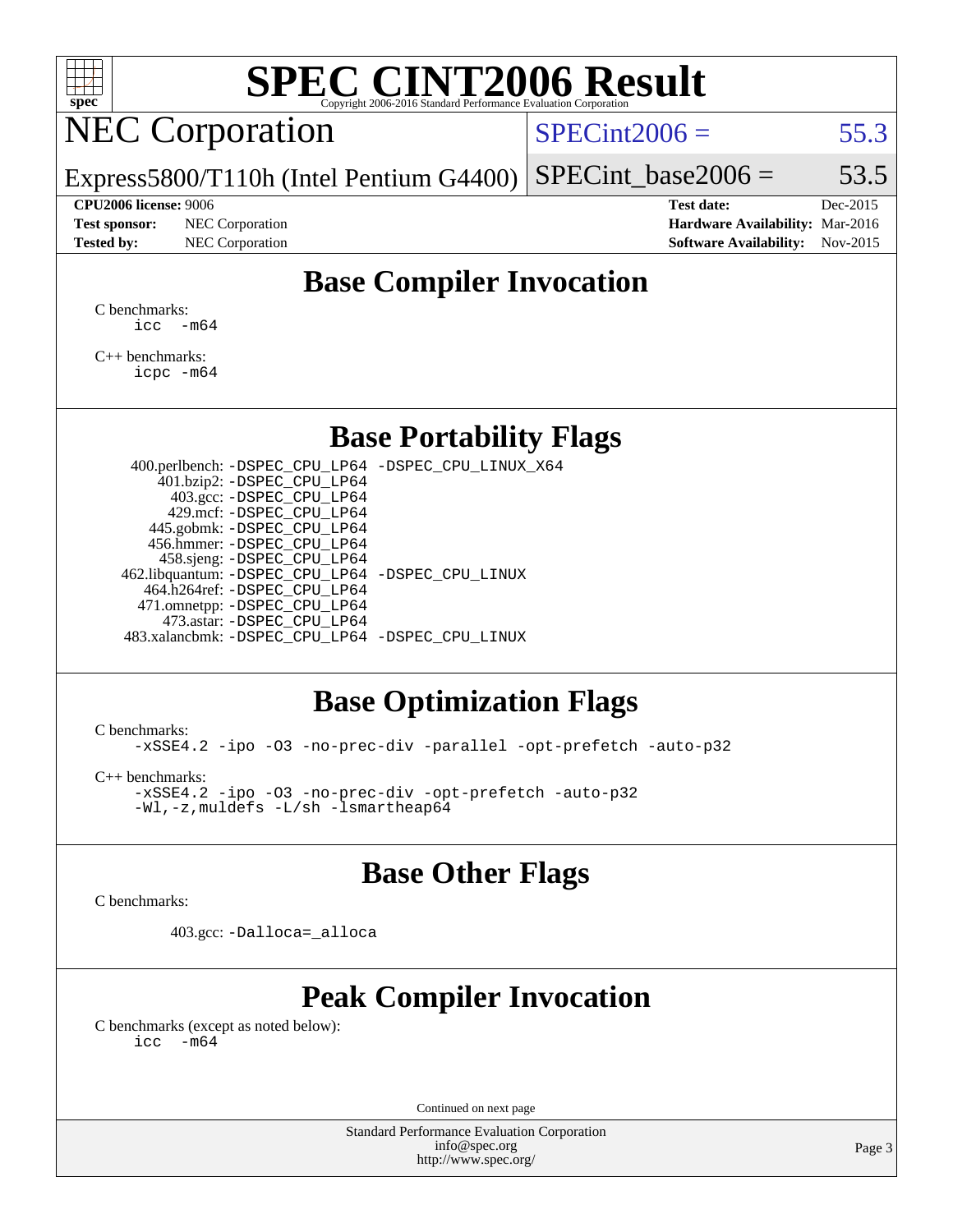

## **[SPEC CINT2006 Result](http://www.spec.org/auto/cpu2006/Docs/result-fields.html#SPECCINT2006Result)**

NEC Corporation

 $SPECint2006 = 55.3$  $SPECint2006 = 55.3$ 

Express5800/T110h (Intel Pentium G4400) SPECint base2006 =  $53.5$ 

**[Test sponsor:](http://www.spec.org/auto/cpu2006/Docs/result-fields.html#Testsponsor)** NEC Corporation **NEC Corporation [Hardware Availability:](http://www.spec.org/auto/cpu2006/Docs/result-fields.html#HardwareAvailability)** Mar-2016

**[CPU2006 license:](http://www.spec.org/auto/cpu2006/Docs/result-fields.html#CPU2006license)** 9006 **[Test date:](http://www.spec.org/auto/cpu2006/Docs/result-fields.html#Testdate)** Dec-2015 [Tested by:](http://www.spec.org/auto/cpu2006/Docs/result-fields.html#Testedby) NEC Corporation **[Software Availability:](http://www.spec.org/auto/cpu2006/Docs/result-fields.html#SoftwareAvailability)** Nov-2015

### **[Peak Compiler Invocation \(Continued\)](http://www.spec.org/auto/cpu2006/Docs/result-fields.html#PeakCompilerInvocation)**

400.perlbench: [icc -m32 -L/opt/intel/compilers\\_and\\_libraries\\_2016/linux/compiler/lib/ia32\\_lin](http://www.spec.org/cpu2006/results/res2016q1/cpu2006-20160125-38835.flags.html#user_peakCCLD400_perlbench_intel_icc_e10256ba5924b668798078a321b0cb3f)

[C++ benchmarks \(except as noted below\):](http://www.spec.org/auto/cpu2006/Docs/result-fields.html#CXXbenchmarksexceptasnotedbelow)

[icpc -m32 -L/opt/intel/compilers\\_and\\_libraries\\_2016/linux/compiler/lib/ia32\\_lin](http://www.spec.org/cpu2006/results/res2016q1/cpu2006-20160125-38835.flags.html#user_CXXpeak_intel_icpc_b4f50a394bdb4597aa5879c16bc3f5c5)

473.astar: [icpc -m64](http://www.spec.org/cpu2006/results/res2016q1/cpu2006-20160125-38835.flags.html#user_peakCXXLD473_astar_intel_icpc_64bit_fc66a5337ce925472a5c54ad6a0de310)

### **[Peak Portability Flags](http://www.spec.org/auto/cpu2006/Docs/result-fields.html#PeakPortabilityFlags)**

 400.perlbench: [-D\\_FILE\\_OFFSET\\_BITS=64](http://www.spec.org/cpu2006/results/res2016q1/cpu2006-20160125-38835.flags.html#user_peakPORTABILITY400_perlbench_file_offset_bits_64_438cf9856305ebd76870a2c6dc2689ab) [-DSPEC\\_CPU\\_LINUX\\_IA32](http://www.spec.org/cpu2006/results/res2016q1/cpu2006-20160125-38835.flags.html#b400.perlbench_peakCPORTABILITY_DSPEC_CPU_LINUX_IA32) 401.bzip2: [-DSPEC\\_CPU\\_LP64](http://www.spec.org/cpu2006/results/res2016q1/cpu2006-20160125-38835.flags.html#suite_peakPORTABILITY401_bzip2_DSPEC_CPU_LP64) 403.gcc: [-DSPEC\\_CPU\\_LP64](http://www.spec.org/cpu2006/results/res2016q1/cpu2006-20160125-38835.flags.html#suite_peakPORTABILITY403_gcc_DSPEC_CPU_LP64) 429.mcf: [-DSPEC\\_CPU\\_LP64](http://www.spec.org/cpu2006/results/res2016q1/cpu2006-20160125-38835.flags.html#suite_peakPORTABILITY429_mcf_DSPEC_CPU_LP64) 445.gobmk: [-DSPEC\\_CPU\\_LP64](http://www.spec.org/cpu2006/results/res2016q1/cpu2006-20160125-38835.flags.html#suite_peakPORTABILITY445_gobmk_DSPEC_CPU_LP64) 456.hmmer: [-DSPEC\\_CPU\\_LP64](http://www.spec.org/cpu2006/results/res2016q1/cpu2006-20160125-38835.flags.html#suite_peakPORTABILITY456_hmmer_DSPEC_CPU_LP64) 458.sjeng: [-DSPEC\\_CPU\\_LP64](http://www.spec.org/cpu2006/results/res2016q1/cpu2006-20160125-38835.flags.html#suite_peakPORTABILITY458_sjeng_DSPEC_CPU_LP64) 462.libquantum: [-DSPEC\\_CPU\\_LP64](http://www.spec.org/cpu2006/results/res2016q1/cpu2006-20160125-38835.flags.html#suite_peakPORTABILITY462_libquantum_DSPEC_CPU_LP64) [-DSPEC\\_CPU\\_LINUX](http://www.spec.org/cpu2006/results/res2016q1/cpu2006-20160125-38835.flags.html#b462.libquantum_peakCPORTABILITY_DSPEC_CPU_LINUX) 464.h264ref: [-DSPEC\\_CPU\\_LP64](http://www.spec.org/cpu2006/results/res2016q1/cpu2006-20160125-38835.flags.html#suite_peakPORTABILITY464_h264ref_DSPEC_CPU_LP64) 471.omnetpp: [-D\\_FILE\\_OFFSET\\_BITS=64](http://www.spec.org/cpu2006/results/res2016q1/cpu2006-20160125-38835.flags.html#user_peakPORTABILITY471_omnetpp_file_offset_bits_64_438cf9856305ebd76870a2c6dc2689ab) 473.astar: [-DSPEC\\_CPU\\_LP64](http://www.spec.org/cpu2006/results/res2016q1/cpu2006-20160125-38835.flags.html#suite_peakPORTABILITY473_astar_DSPEC_CPU_LP64) 483.xalancbmk: [-D\\_FILE\\_OFFSET\\_BITS=64](http://www.spec.org/cpu2006/results/res2016q1/cpu2006-20160125-38835.flags.html#user_peakPORTABILITY483_xalancbmk_file_offset_bits_64_438cf9856305ebd76870a2c6dc2689ab) [-DSPEC\\_CPU\\_LINUX](http://www.spec.org/cpu2006/results/res2016q1/cpu2006-20160125-38835.flags.html#b483.xalancbmk_peakCXXPORTABILITY_DSPEC_CPU_LINUX)

### **[Peak Optimization Flags](http://www.spec.org/auto/cpu2006/Docs/result-fields.html#PeakOptimizationFlags)**

<http://www.spec.org/>

```
Standard Performance Evaluation Corporation
                                          info@spec.org
C benchmarks: 
     400.perlbench: -xSSE4.2(pass 2) -prof-gen:threadsafe(pass 1) -ipo(pass 2)
                -03(pass 2)-no-prec-div-par-num-threads=1(pass 1)
                -prof-use(pass 2) -opt-prefetch -ansi-alias
        401.bzip2: -xSSE4.2(pass 2) -prof-gen:threadsafe(pass 1) -ipo(pass 2)
                -O3(pass 2) -no-prec-div -par-num-threads=1(pass 1)
                -prof-use(pass 2) -auto-ilp32 -opt-prefetch -ansi-alias
          403.gcc: -xSSE4.2 -ipo -O3 -no-prec-div -inline-calloc
                -opt-malloc-options=3 -auto-ilp32
         429.mcf: basepeak = yes
       445.gobmk: basepeak = yes
       456.hmmer: basepeak = yes
         458.sjeng: -xSSE4.2(pass 2) -prof-gen:threadsafe(pass 1) -ipo(pass 2)
                -O3(pass 2) -no-prec-div(pass 2) -par-num-threads=1(pass 1)
                -prof-use(pass 2) -unroll4
                                        Continued on next page
```